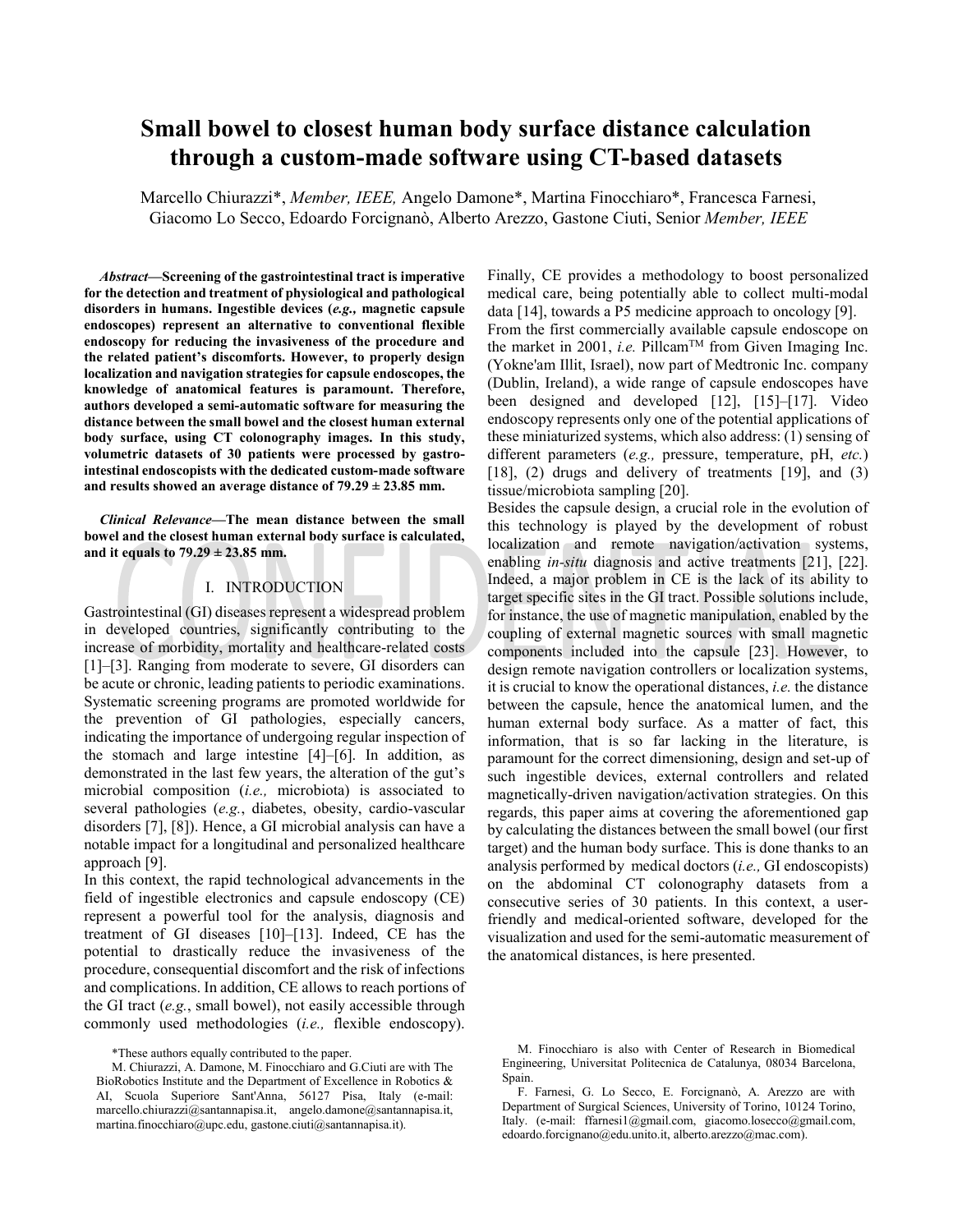

Figure 1 - User-oriented Human Machine Interface for 3D reconstruction, visualization, and semi-automatic distance computation.

#### II. MATERIALS & METHODS

#### A. 3D reconstruction of the small bowel from CT images

A custom-made software to easily visualize the GI tract (Figure 1) was designed, starting from images of CT colonography, collected from a public online archive [24]. For each patient's dataset (total: 30 datasets), a 3D model reconstruction of the intestinal lumen *(i.e., small bowel and* colon) was implemented in Matlab R2020 (MathWorks Inc., Natick, MA, USA). Starting from the available DICOM dataset, belonging to each specific patient, two meaningful images were selected and used to create the mask, later employed to segment the intestine from all the other tissues and internal organs arose from the screening phase. A specific image belonging to the DICOM dataset was used for creating the mask along the transversal plane, whereas a second image was reconstructed starting from the initial dataset (from 512\*512\*N slices to 512\*N slices\*512) and used for the mask along the frontal plane. Masks were created using the *Image* Segmenter app of Matlab that allows to create a segmentation mask using either automatic algorithms (e.g., flood fill), semiautomatic techniques (e.g., graph cut), or manual techniques (e.g., drawing ROIs). In addition, it is possible to refine masks using morphology or iterative approaches, such as active contours. In our case, a graph cut procedure has been adopted. Such approach requires selecting the foreground and the background from representative images in order to perform a graph-based segmentation. Despite its limitation in real-time scenarios, this type of segmentation algorithm is able to create, off-line, a resolute mask, that is later used by the Matlab active contour function. This function applies the mask to the entire volume (size\*number of images) after being enhanced in contrast using a histogram equalization. Due to the application, a Chan-Vese method was applied to define the active contour [25]. Indeed, if object regions are not of significantly different grayscale intensities, the *Chan*-Vese method allows to segment all the objects in the image. For instance, if the image contains some objects that are brighter than the background, and some that are darker, this method typically segments out either the dark or the bright

objects only. The workflow of the reconstruction of the volume is reported in Figure 2-left.

# **B.** Graphical User Interface

A software, endowed with an easy-to-use graphical user interface (GUI) was developed, in close collaboration with medical doctors (following a human-centered approach) for interactively selecting representative references of the small bowel. As shown in Figure 1-left, the left part of the GUI displays the reconstructed volumes. This is implemented by using the Matlab *Volume Viewer* function, which allows to plot and simultaneously interact (e.g., rotate, zoom etc.) with the 3D reconstruction of the segmented images. In this panel, the user can navigate across different patients, and for each of them, can partition the volume to reconstruct (Figure 1-left). Whereas, on the right side of the GUI, (Figure 1-right), the 2D representation of a specific slice of the reconstructed volume on both the transversal and the frontal planes is shown. This part of the interface enables the user to select the representative points, marking the centers of the small bowel. The algorithm, described in the Section II.C, is then used for computing the minimum distance between the selected points and the human body surface.

# C. Semi-automatic computation of distances between the small bowel and the human body surface

The main function of the algorithm for enabling the automatic distance measurement is a Sobel operator for edge detection [26]. The Sobel operator uses an isotropic discrete differentiation 3x3 kernel applied, with a convolutional approach, to the pixel intensity of the image, computing an approximated gradient of the intensity. The advantage of this methodology is that it does not require a massive number of computational resources because the kernel operator can be used in both vertical and horizontal directions relative to the pixel grid.

The implemented algorithm measures the distance between a point selected by the user on the small bowel and the closest point belonging to the human body surface, identified as the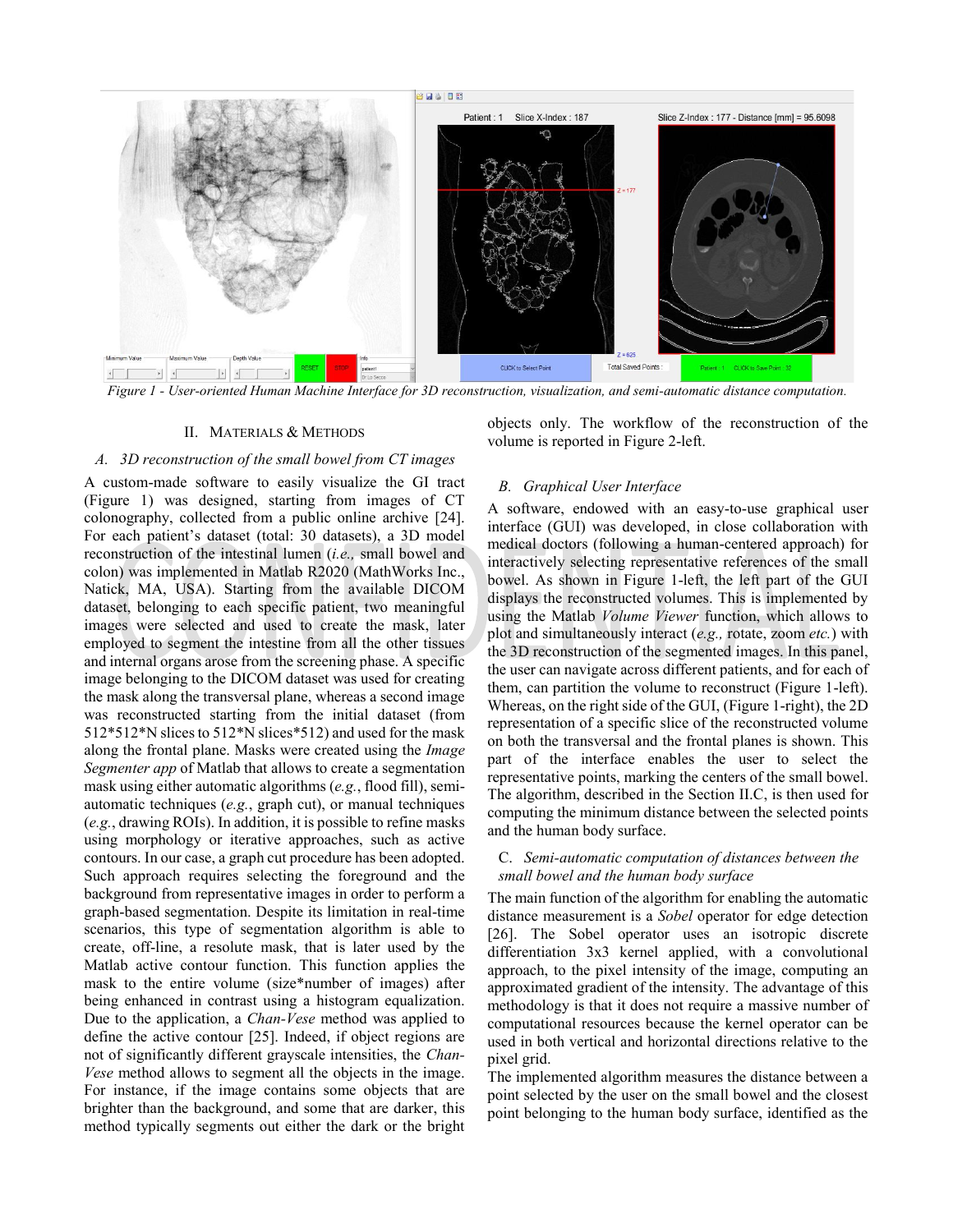| <b>Dataset</b>         | Number of<br>patients | Number of<br>points<br>(sample size) | Mean value<br>(mm) | <b>Standard</b><br>deviation<br>(mm) | Median<br>(mm) | 25 <sup>th</sup><br>percentile<br>(mm) | 75 <sup>th</sup><br>percentile<br>(mm) | Max<br>value<br>(mm) | Min<br>value<br>(mm) |
|------------------------|-----------------------|--------------------------------------|--------------------|--------------------------------------|----------------|----------------------------------------|----------------------------------------|----------------------|----------------------|
| All data               | 30                    | 2700                                 | 79.29              | 23.85                                | 80.17          | 62.01                                  | 96.44                                  | 153.48               | 6.67                 |
| Occluded               | 23                    | 2070                                 | 76.35              | 22.67                                | 77.47          | 60.49                                  | 93.00                                  | 144.34               | 6.67                 |
| <b>Not</b><br>occluded | ⇁                     | 630                                  | 88.9               | 25.10                                | 90.15          | 71.21                                  | 105.98                                 | 153.48               | 33.18                |

TABLE 1 - RESULTS FROM THE DATA ANALYSIS RELATED TO THE DISTANCES MEASURED BETWEEN THE CENTERS OF THE SMALL BOWEL AND THE CLOSEST BODY SURFACE

skin. Then, the *Sobel* filter is applied to locate the boundary between the human body surface and the external "empty spaces" in the image. Before using the *Sobel* filter to find the edges, the algorithm executes a cleaning background operation by defining a mask to isolate the empty spaces outside the human external body. These empty areas usually are identified as a low pixel intensity on the image, and they are set to a value of zero. Besides, the pixel intensities that identify the human body are set to the maximum value to create a contrast between the "empty space" and the human body to emphasize the application of the *Sobel* filter. For a correct identification of the pixel inside the human body, a morphological image analysis has been used to fill the possible "holes" and make the pixel intensities uniform [27]. Once the external "empty spaces" and the "human body surface" are identified, the algorithm applies the Sobel filter to define the edges of the human body and save the edge pixels' position inside a matrix employed to compute the distance from the selected points in the small bowel. The final step of the algorithm is to measure the distance by picking the pixel point representing the manually-selected small bowel's internal part. Once the point is selected by the user, the algorithm finds the closest edge pixel iteratively by computing the norm between the selected point and the pixels that represents the edge, by knowing the grid size in  $x$  and  $y$ directions. The algorithm operations can be observed in the mask along the frontal plane in the second raw image. The human body surface is highlighted, setting the pixel intensity to the maximum value. A straight line is drawn after the point on the small bowel is selected, and the edge pixel is identified. In Figure 2-right the workflow of the algorithm is presented.

# D. Experimental study

Three GI endoscopists were enrolled to perform the tests, using the application described in Section II.B. Each endoscopist was asked to detect 30 points along the center line of the small bowel of each transversal section of the patient's dataset. Overall, 30 consecutive CT datasets were analyzed. For each dataset, the endoscopists were asked to mark the center of the lumen on different transversal 2D slices and to cover, as much as possible, the entire length of the volumetric



Figure 2 - Workflow of the volumetric reconstruction procedure (left), and distance measurement (right).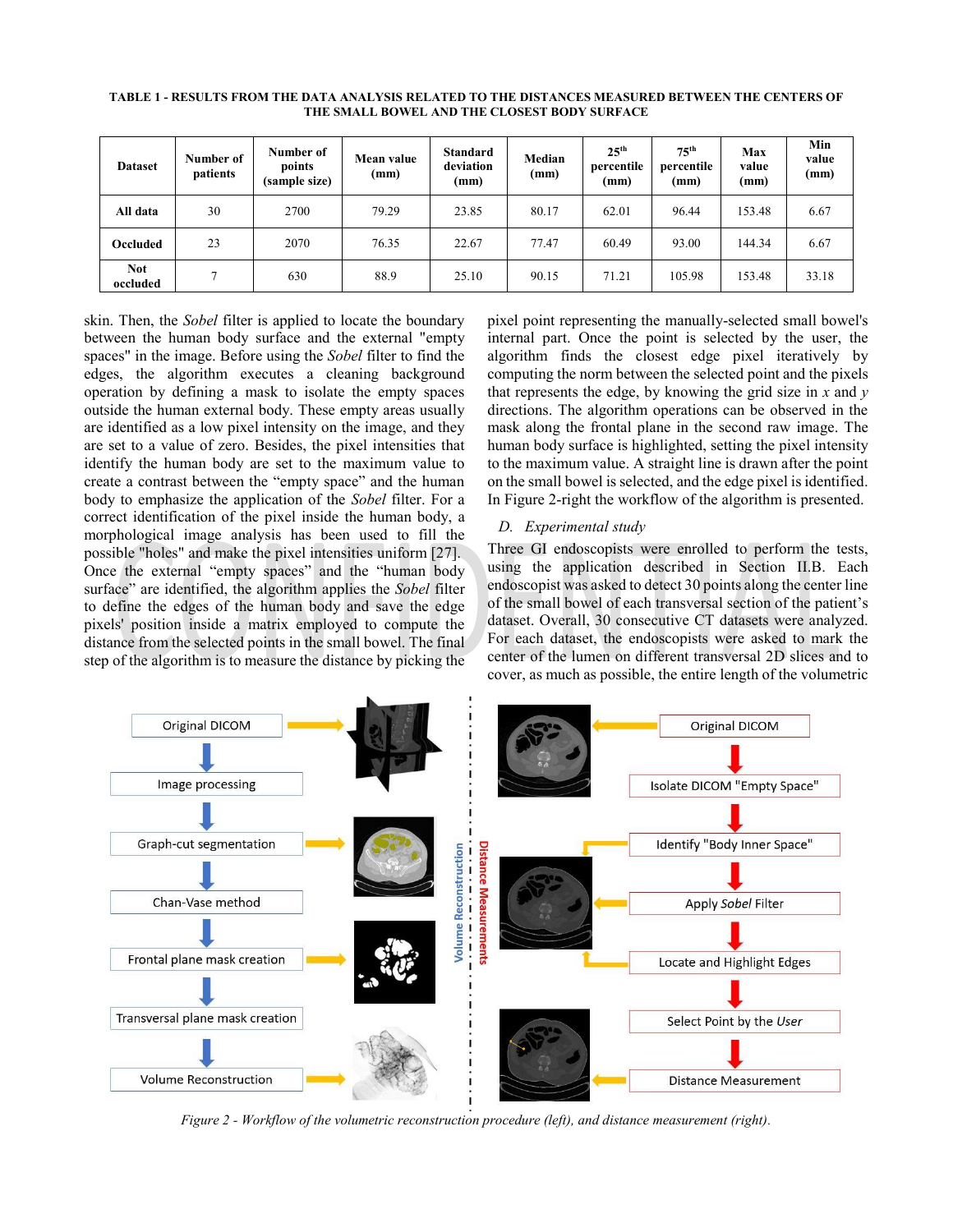small bowel. To identify the correct spots, the medical doctors took advantage of the reconstructed 3D models of the intestine and the filtered CT scan images. At the end of the experimental session, each user was asked to fill a questionnaire to evaluate the performance of the software *(i.e., ability of the algorithm to detect the minimum distance)* between the selected point and external surface) and the overall experience in terms of easiness  $(1 - poor to 5$ excellent). In addition, (1) the training time required by the endoscopist to master the software and (2) the average procedural time to conclude the task were calculated by and external observer.

# E. Data analysis

The data collected during the experiments were analyzed. The mean value and standard deviation of the distance between the manually-selected small bowel centers and the closest human body surface was calculated. Additionally, other statistical parameters to characterize the data distribution were also computed (see TABLE 1). Among all the 30 patients analysed, a subset presented signs of intestinal occlusion. Therefore, the data collected from occluded patients were compared to those from healthy subjects (identified and confirmed by medical doctors) in other to detect any statistical difference among the measures. On this regard, a two samples student t-test was performed between the two groups. Previously, the two data distribution were tested for normality and equality of variances (i.e., F-test). Finally, data collected from the survey were processed in order to extract the cumulative success rate and the mean qualitative score, together with the quantitative training and procedural time to accomplish the experimental task.

#### III. RESULTS

At the end of the experimental session, each endoscopist marked 900 spots, corresponding to the centers of the small bowel from the abdominal CT colonography scans of 30



Figure 3. Data distribution of the distances computed between the manually-selected small bowel centers and the closets human body surface. SB: small bowel.



Figure 4. Data distribution of the distances computed between the manually-selected small bowel centers and the closets human body surface on occluded patients versus healthy ones. SB: small bowel.

consecutive patients (30 points per patient), for a total of 2700 points. The *mean distance*  $\pm$  *standard deviation* between the lumen centers and the closest external body surface corresponds to  $79.29 \pm 23.85$  mm (see TABLE 1 and Figure  $3)$ 

In a second analysis, aimed at comparing the measures performed on the occluded patients (mean distance  $\pm$  SD =  $88.9 \pm 25.10$  mm) versus healthy subjects (mean distance  $\pm$  $SD = 76.35 \pm 22.67$  mm), statistically-related significant differences were found. The two samples were tested using a two-sample unequal variance student t-test (i.e., Welch's ttest), with a resulting p-value  $< 0.001$ . To assess the test, a valid assumption was made regarding the normality of the two distributions (large samples size, skewness $_{\text{occluded}}$  = -0.0659, skewness<sub>not occluded</sub> =  $0.0307$ , see Figure 4 and Figure 5) and non-similar variances (F-test, p-value  $< 0.001$ ).



Figure 5 - Comparison of boxplots of the distances computed between the manually-selected small bowel centers and the closets human body surface on occluded, not occluded and all datasets. SB: small bowel.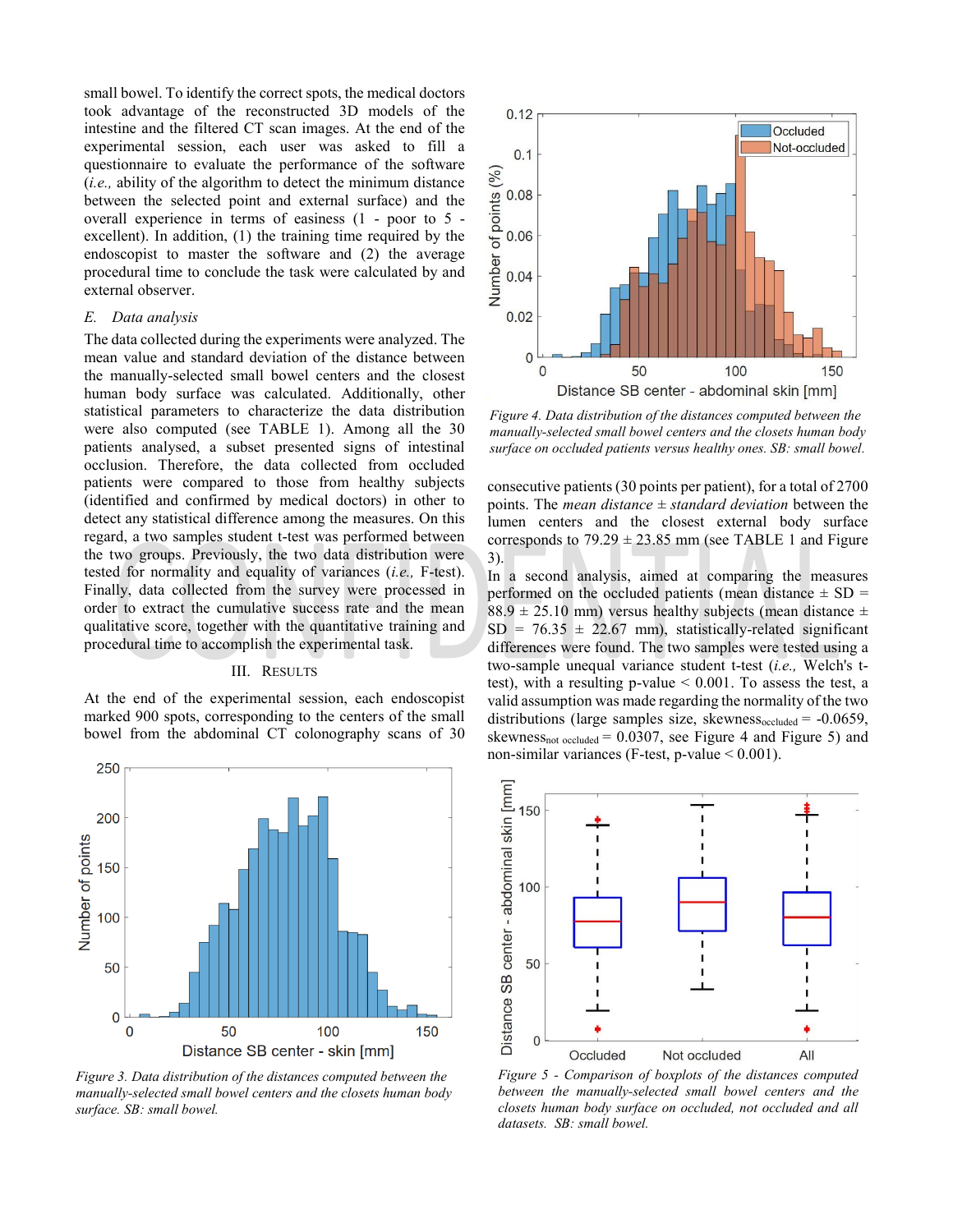In addition, as a result of the survey filled by the endoscopists at the end of the study, the easiness of operating the software was rated with the maximum score  $(5 = "excellent")$  by all the users. Furthermore, all the endoscopists positively endorsed the ability of the algorithm to correctly detect the minimum distance between the selected point and the human body surface. Finally, the average training time needed by the users to master the software was calculated equal to  $0.12 \pm 0.3$  h (mean  $\pm$  SD), while the average procedural time to conclude the task was calculated as  $4:28 \pm 0:17$  h (mean  $\pm$  SD).

# IV. CONCLUSION AND DISCUSSION

The present study enabled the collection of fundamental information related to the anatomy of the human body, that were, to date, absent in the scientific state of the art literature. As a matter of fact, the distance between the center of the small bowel and the human body surface, was never derived before, making an accurate and engineering design of remote controllers for CE and localization strategies hard, if not impossible. This is particularly relevant for CE with magnetic actuation, to enable active navigation [28], [29], wireless activation [30], and localization [31]. Indeed, in this case, the strength of the magnetic link between the external magnetic sources  $(e.g.,$  an external permanent magnet) and the magnets inside the capsule decreases exponentially with the distance [32]. Therefore, knowing the minimum distance between the capsule inside the bowel (small bowel in this study), and the human body surface is paramount to derive how close the external magnet can get to the internal ones, enabling the proper dimensioning of the whole magnetic-driven system [30]. Similar considerations can be done for the localization strategies of CE (e.g., magnetic localization, radio-wave based localization, etc.). Indeed, in several cases, knowing the distance between the transmitter and the receiver is critical to properly design the localization systems [31]. As expected, the distances measured show high variances, since the small intestine occupies a big portion of the abdominal cavity. Therefore, this study provides a range of measures that, together with the minimum distance, can be used for the aforementioned design purposes.

Additionally, this study highlights a difference on the values measured from healthy people with respect to people suffering from intestinal obstruction. The latter, indeed, presents a lower mean distance between the center of the small bowel and the human body surface. Future work will focus on the acquisition of additional measures from healthy subjects, since in the current study patients with signs of intestinal obstruction prevailed.

Furthermore, this paper demonstrates the efficacy of a novel interactive GI tract visualizer also for screening purposes. Such application is the result of an interdisciplinary collaboration between engineers and endoscopists. The software features may place the proposed system as a candidate for enabling both screening and clinically-relevant interactive procedures. As a matter of facts, the simultaneous presence of a 3D reconstruction of the bowel and the 2D representation of specific slices of the volume makes the identification of the anatomical landmarks easier and the analysis of radiologic images faster.

However, the work was mainly focused on the small bowel. Therefore, further efforts should focus on improving the software for a more general purpose. The presented study, indeed, may pave the way to an extended analysis of the mean distances of the entire intestine (also including the colon) from the human body surface. Starting from such information, researchers will be able to reliably design and set-up magnetic remote controllers and localization systems. to track online ingestible capsules, and eventually allowing *in-situ* activation and delivery of specific treatments.

#### **ACKNOWLEDGMENT**

This work was supported by the ATLAS project. This project has received funding from the European Union's Horizon 2020 research and innovation programme under the Marie Sklodowska-Curie grant agreement No 813782.

#### **BIBLIOGRAPHY**

- G. Holtmann, A. Shah, and M. Morrison,  $\lceil 1 \rceil$ "Pathophysiology of Functional Gastrointestinal Disorders: A Holistic Overview," Digestive Diseases, vol. 35, no. 1. S. Karger AG, pp. 5–13, Mar. 01, 2018, doi: 10.1159/000485409.
- $\lceil 2 \rceil$ A. Săftoiu et al., "Role of gastrointestinal endoscopy in the screening of digestive tract cancers in Europe: European Society of Gastrointestinal Endoscopy (ESGE) Position Statement," Endoscopy, vol. 52, no. 4, pp. 293-304, Apr. 2020, doi: 10.1055/a-1104-5245.
- D. Ang, K. M. Fock, N. M. Law, and T. L. Ang,  $\lceil 3 \rceil$ "Current status of functional gastrointestinal evaluation in clinical practice," Singapore Med. J., vol. 56, no. 2, pp. 69–80, 2015, doi: 10.11622/smedj.2015021.
- $[4]$ "The top 10 causes of death." https://www.who.int/news-room/factsheets/detail/the-top-10-causes-of-death (accessed Jan. 24, 2021).
- $\lceil 5 \rceil$ A. N. Ananthakrishnan and R. J. Xavier, "Gastrointestinal Diseases," in Hunter's Tropical Medicine and Emerging Infectious Diseases, Elsevier, 2020, pp. 16–26.
- $[6]$ L. Johnson, F. Ghishan, J. Kaunitz, J. Merchant, H. Said, and J. Wood, Physiology of the Gastrointestinal Tract, vol. 1–2. Elsevier Inc., 2012.
- $[7]$ E. N. Janoff, "The microbiome and human disease pathogenesis: how do you do what you do to me ...?," Translational Research, vol. 179. Mosby Inc., pp. 1-6, Jan. 2017, doi: 10.1016/j.trsl.2016.10.007.
- $[8]$ E. Thursby and N. Juge, "Introduction to the human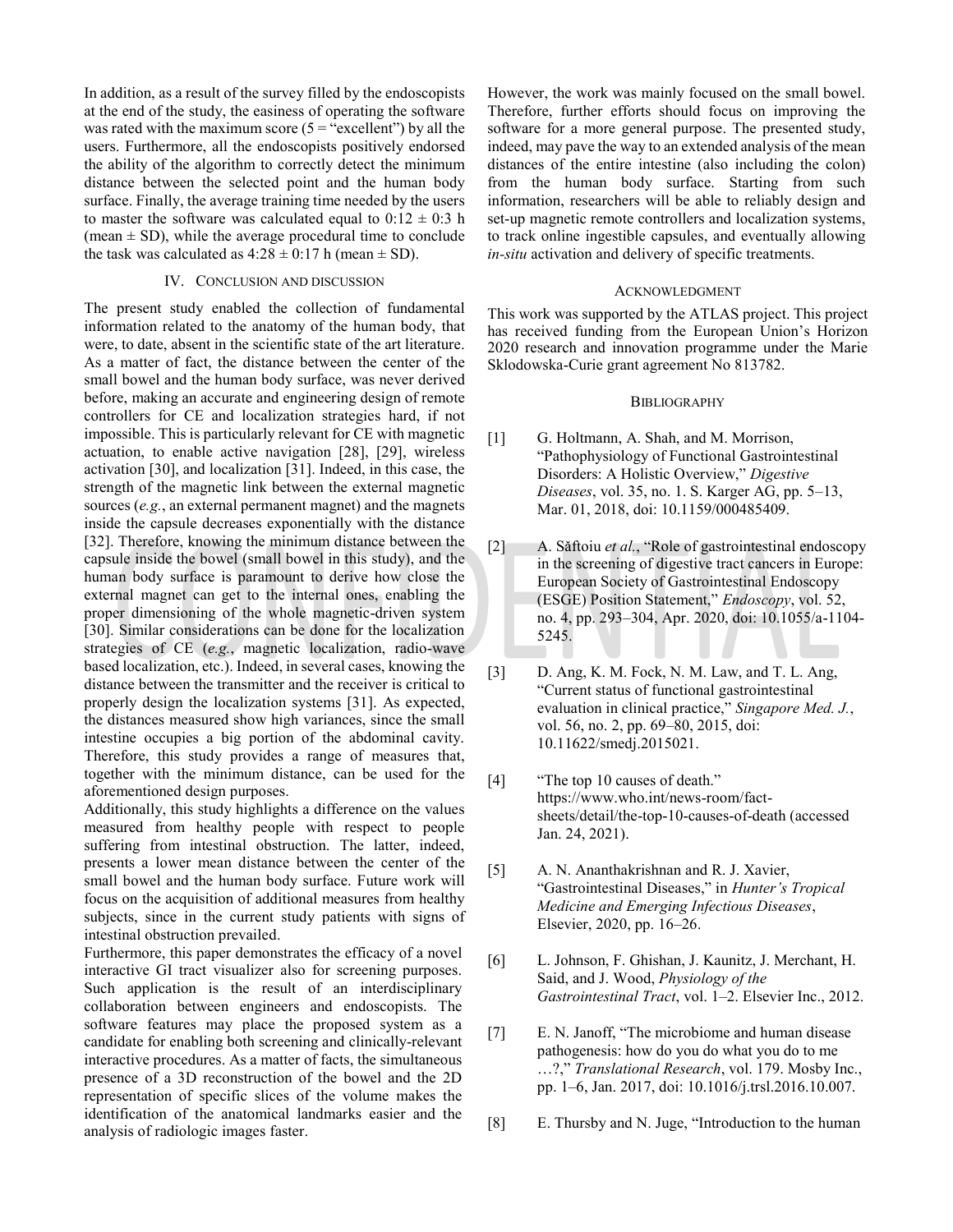gut microbiota," Biochemical Journal, vol. 474, no. 11. Portland Press Ltd, pp. 1823-1836, Jun. 2017, doi: 10.1042/BCJ20160510.

- G. Cummins et al., "Gastrointestinal diagnosis using  $[9]$ non-white light imaging capsule endoscopy," Nature Reviews Gastroenterology and Hepatology, vol. 16, no. 7. Nature Publishing Group, pp. 429–447, Jul. 01, 2019, doi: 10.1038/s41575-019-0140-z.
- $\lceil 10 \rceil$ C. Steiger, A. Abramson, P. Nadeau, A. P. Chandrakasan, R. Langer, and G. Traverso, "Ingestible electronics for diagnostics and therapy," Nature Reviews Materials, vol. 4, no. 2. Nature Publishing Group, pp. 83–98, Feb. 01, 2019, doi: 10.1038/s41578-018-0070-3.
- $[11]$ W. Marlicz et al., "Frontiers of Robotic Gastroscopy: A Comprehensive Review of Robotic Gastroscopes and Technologies," Cancers (Basel)., vol. 12, no. 10, p. 2775, Sep. 2020, doi: 10.3390/cancers12102775.
- G. Ciuti et al., "Frontiers of Robotic Colonoscopy:  $\lceil 12 \rceil$ A Comprehensive Review of Robotic Colonoscopes and Technologies," J. Clin. Med., vol. 9, no. 6, p. 1648, May 2020, doi: 10.3390/jcm9061648.
- $[13]$ A. Gorini and G. Pravettoni, "P5 medicine: A plus for a personalized approach to oncology," Nature Reviews Clinical Oncology, vol. 8, no. 7. Nature Publishing Group, p. 444, Jul. 31, 2011, doi: 10.1038/nrclinonc.2010.227-c1.
- $\lceil 14 \rceil$ S. S. Mapara and V. B. Patravale, "Medical capsule robots: A renaissance for diagnostics, drug delivery and surgical treatment," Journal of Controlled Release, vol. 261. Elsevier B.V., pp. 337-351, Sep. 10, 2017, doi: 10.1016/j.jconrel.2017.07.005.
- K. Kalantar-Zadeh, N. Ha, J. Z. Ou, and K. J.  $[15]$ Berean, "Ingestible Sensors," ACS Sensors, vol. 2, no. 4. American Chemical Society, pp. 468–483, Apr. 28, 2017, doi: 10.1021/acssensors.7b00045.
- F. Munoz, G. Alici, and W. Li, "A review of drug  $[16]$ delivery systems for capsule endoscopy," Advanced Drug Delivery Reviews, vol. 71. Elsevier, pp. 77–85, 2014, doi: 10.1016/j.addr.2013.12.007.
- Q. Tang et al., "Current Sampling Methods for Gut  $\lceil 17 \rceil$ Microbiota: A Call for More Precise Devices," Frontiers in Cellular and Infection Microbiology, vol. 10. Frontiers Media S.A., p. 151, Apr. 09, 2020, doi: 10.3389/fcimb.2020.00151.
- $[18]$ D. O. Otuya et al., "Non-endoscopic biopsy techniques: a review," Expert Rev. Gastroenterol. Hepatol., vol. 12, no. 2, pp. 109-117, Feb. 2018,

doi: 10.1080/17474124.2018.1412828.

- F. Bianchi et al., "Expert Review of Medical  $[19]$ Devices Localization strategies for robotic endoscopic capsules: a review Localization strategies for robotic endoscopic capsules: a review." 2019. doi: 10.1080/17434440.2019.1608182.
- L. Sliker, G. Ciuti, M. Rentschler, and A. Menciassi,  $[20]$ "Magnetically driven medical devices: A review," Expert Review of Medical Devices, vol. 12, no. 6. Taylor and Francis Ltd, pp. 737–752, Nov. 02, 2015, doi: 10.1586/17434440.2015.1080120.
- $[21]$ J. Li et al., "Magnetically-driven medical robots: An analytical magnetic model for endoscopic capsules design," J. Magn. Magn. Mater., vol. 452, pp. 278– 287, Apr. 2018, doi: 10.1016/J.JMMM.2017.12.085.
- $[22]$ "CT COLONOGRAPHY - The Cancer Imaging Archive (TCIA) Public Access - Cancer Imaging Archive Wiki." https://wiki.cancerimagingarchive.net/display/Public /CT+COLONOGRAPHY (accessed Feb. 22, 2021).
- T. F. Chan and L. A. Vese, "Active contours without  $[23]$ edges," IEEE Trans. Image Process., vol. 10, no. 2, pp. 266-277, 2001, doi: 10.1109/83.902291.
- $[24]$ A. Kaur, "A Review Paper on Image Segmentation and its Various Techniques in Image Processing." Int. J. Sci. Res. ISSN (Online Impact Factor, vol. 3, no. 12, pp. 2319-7064, 2012.
- P. Soille, Morphological Image Analysis. Springer  $\lceil 25 \rceil$ Berlin Heidelberg, 2004.
- M. Verra et al., "Robotic-Assisted Colonoscopy  $[26]$ Platform with a Magnetically-Actuated Soft-Tethered Capsule," Cancers (Basel)., vol. 12, no. 9, p. 2485, Sep. 2020, doi: 10.3390/cancers12092485.
- J. W. Martin et al., "Enabling the future of  $[27]$ colonoscopy with intelligent and autonomous magnetic manipulation," Nat. Mach. Intell., vol. 2, no. 10, pp. 595–606, Oct. 2020, doi: 10.1038/s42256-020-00231-9.
- $[28]$ M. Simi, G. Gerboni, A. Menciassi, and P. Valdastri, "Magnetic torsion spring mechanism for a wireless biopsy capsule," J. Med. Devices, Trans. ASME, vol. 7, no. 4, Sep. 2013, doi: 10.1115/1.4025185.
- $[29]$ J. Li et al., "Magnetically-driven medical robots: An analytical magnetic model for endoscopic capsules design," J. Magn. Magn. Mater., vol. 452, pp. 278-287, Apr. 2018, doi: 10.1016/j.jmmm.2017.12.085.